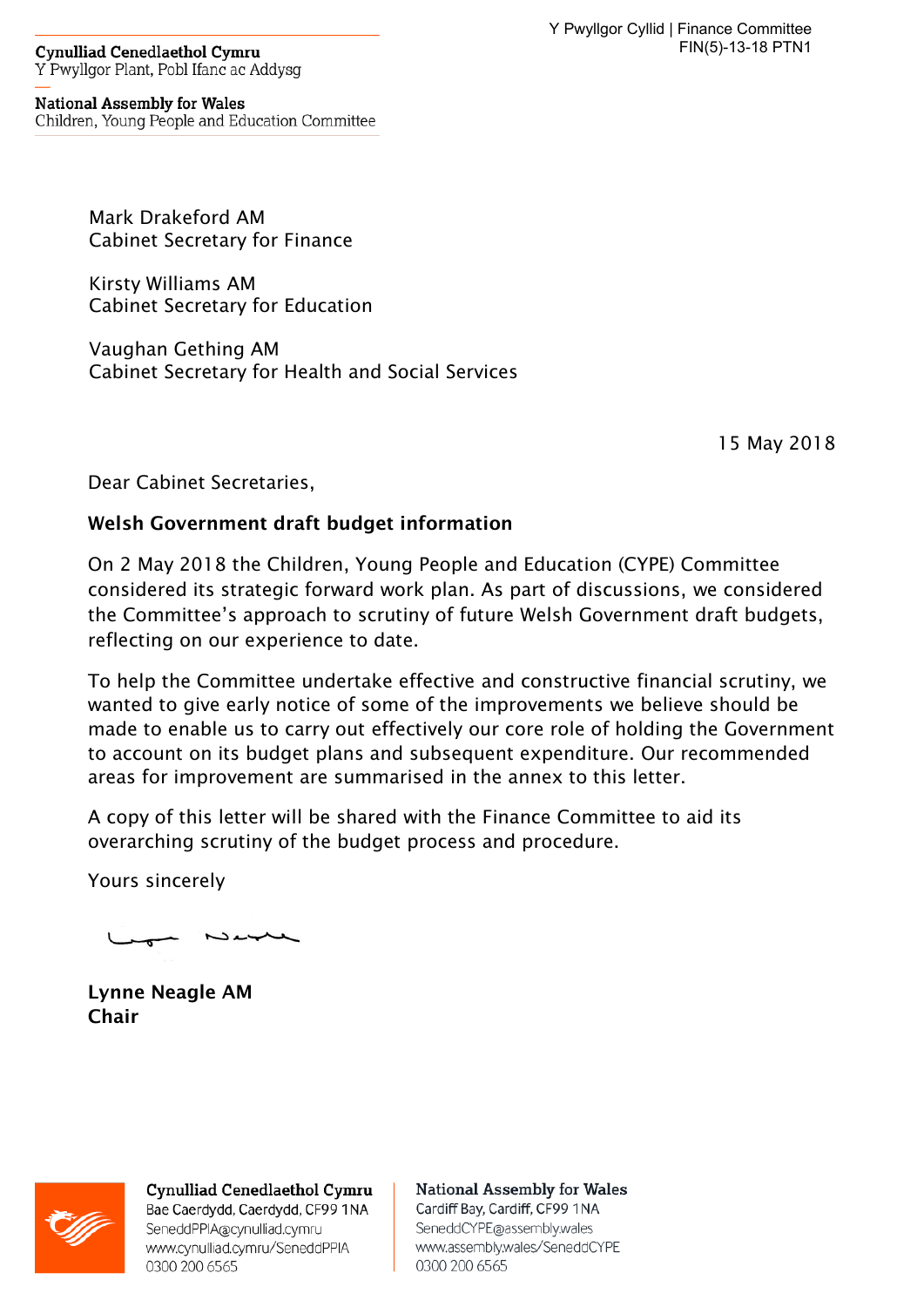## 01. Transparency of budgetary information

The Committee's [report on the Welsh Government draft budget 2018-19](http://senedd.assembly.wales/documents/s69365/Children%20Young%20People%20and%20Education%20Committee%20-%20Report%20on%20the%20Welsh%20Governments%20draft%20budget%202018-.pdf) highlighted a series of concerns in relation to the presentation of information in the Welsh Government's draft budget.

Members were concerned, for example, that:

- the recalculating of baseline budget data could throw into doubt the credibility of the way in which the Welsh Government presents its budget;
- the Welsh Government should be more forthright in its headline announcements about the actual changes in funding provided (which was relevant in the 2018-19 draft budget round to school funding in particular); and
- the allocation of resources for children and young people should be presented more clearly in the draft budget documentation so that their affordability, their delivery of value for money, and the extent to which they are being prioritised can be scrutinised.

In recent weeks, discussions have taken place in Plenary about arrangements for the School Uniform Grant. During these discussions, the Cabinet Secretary for Education pointed to the fact that information relating to the School Uniform Grant was contained in published draft budget documentation:

> "if you go back to the budget consultation papers that were published by the Government in October and subsequently at the final budget, you will see in your committee papers and in those budget papers, on the grant tables, this decision, and I'm surprised (…) that this was not raised"

The Committee would like to take this opportunity to point out:

• the only reference to the School Uniform Grant in the draft budget information was a sentence within an explanation of other changes to the same Budget Action that "funding of £0.700m has also been removed for the School Uniform Grant". No further information was provided to clarify that this represented 100 per cent of the Grant.

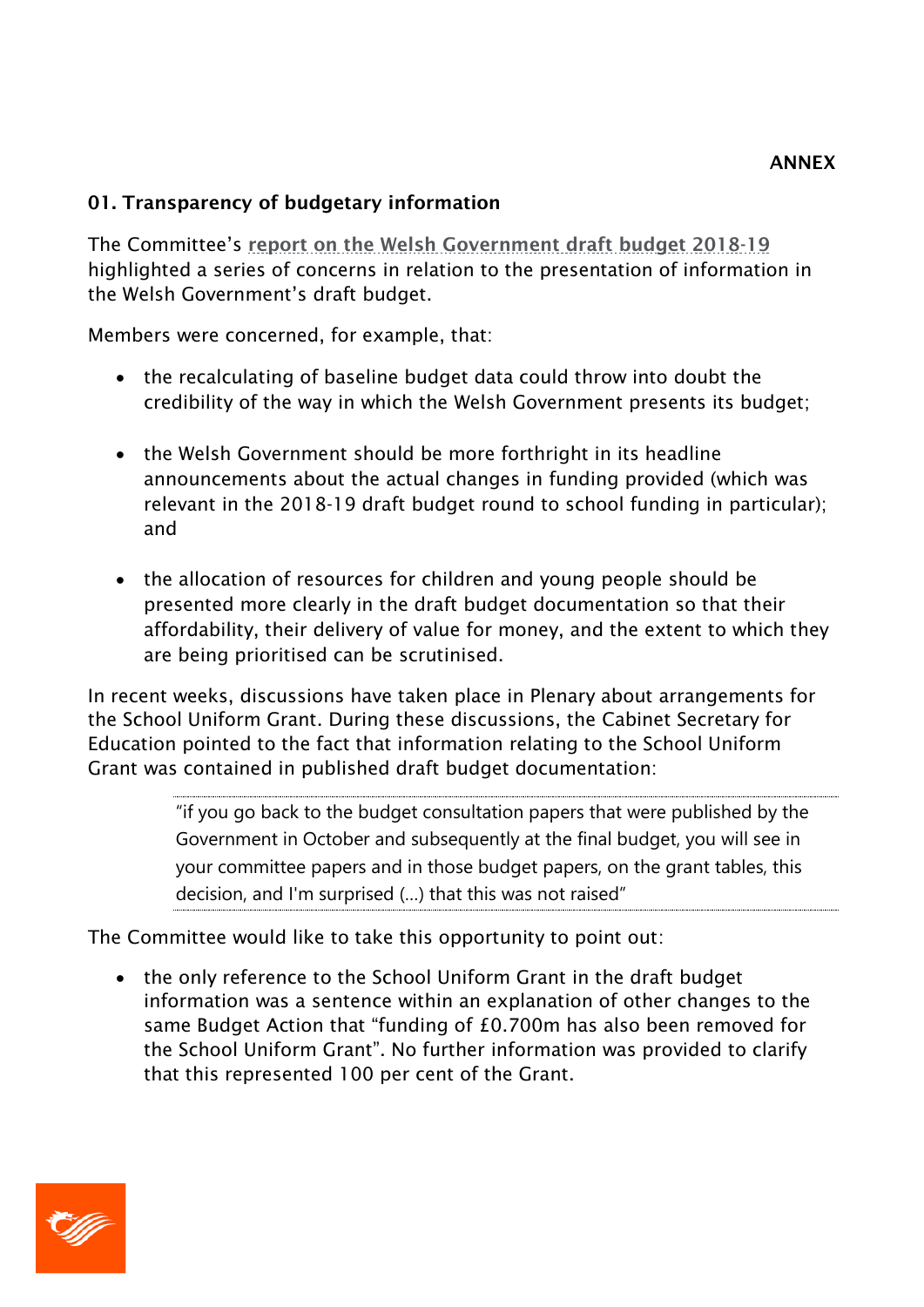- the ending of the Grant was not evident from the budget tables, since it was one part of the School Governance BEL and there was no breakdown in the table of the £1.088m reduction overall to that BEL; and
- in answering a question posed as part of the Committee's draft budget scrutiny by Mark Reckless AM on the reasons why the School Governance BEL had fallen from £1.124m to £36,000, no reference was made to the cessation of the School Uniform Grant (16 November 2017).

Given the vast amount of detail published as part of the draft budget, and the small window of committee time available for scrutiny, the Committee is disappointed at the implication that this would have been easily identified during the scrutiny process. We believe it is incumbent on Cabinet Secretaries to highlight when such budget cuts, including cessation of grants, are being made.

In light of the above, the Committee requests that, in the 2019-20 draft budget and in subsequent financial years, a transparent narrative explanation (as well as numeric depiction) is provided of:

- reductions/removal or increases/addition of specific areas of the draft budget compared to previous financial years (e.g. grants being reduced or ceasing to exist altogether/being introduced or increased);
- what proportion this change to the overall amount previously allocated represents (e.g. taking the School Uniform Grant as an example, being clear that this meant the whole Grant was being removed); and
- where this change is being made in the draft budget, and whether money will be returned to/taken from central reserves or allocated to/from other budget lines.

## 02. Child Rights Impact Assessment (CRIA)

In the Committee's [report on the Welsh Government draft budget 2018-19](http://senedd.assembly.wales/documents/s69365/Children%20Young%20People%20and%20Education%20Committee%20-%20Report%20on%20the%20Welsh%20Governments%20draft%20budget%202018-.pdf), Members noted concerns about the lack of a CRIA in relation to its content. The report:

• recognised the Welsh Government's work on integrated impact assessments of the budget, but questioned whether it was sufficient in meeting the duties placed on Welsh Ministers to uphold children and young people's rights.